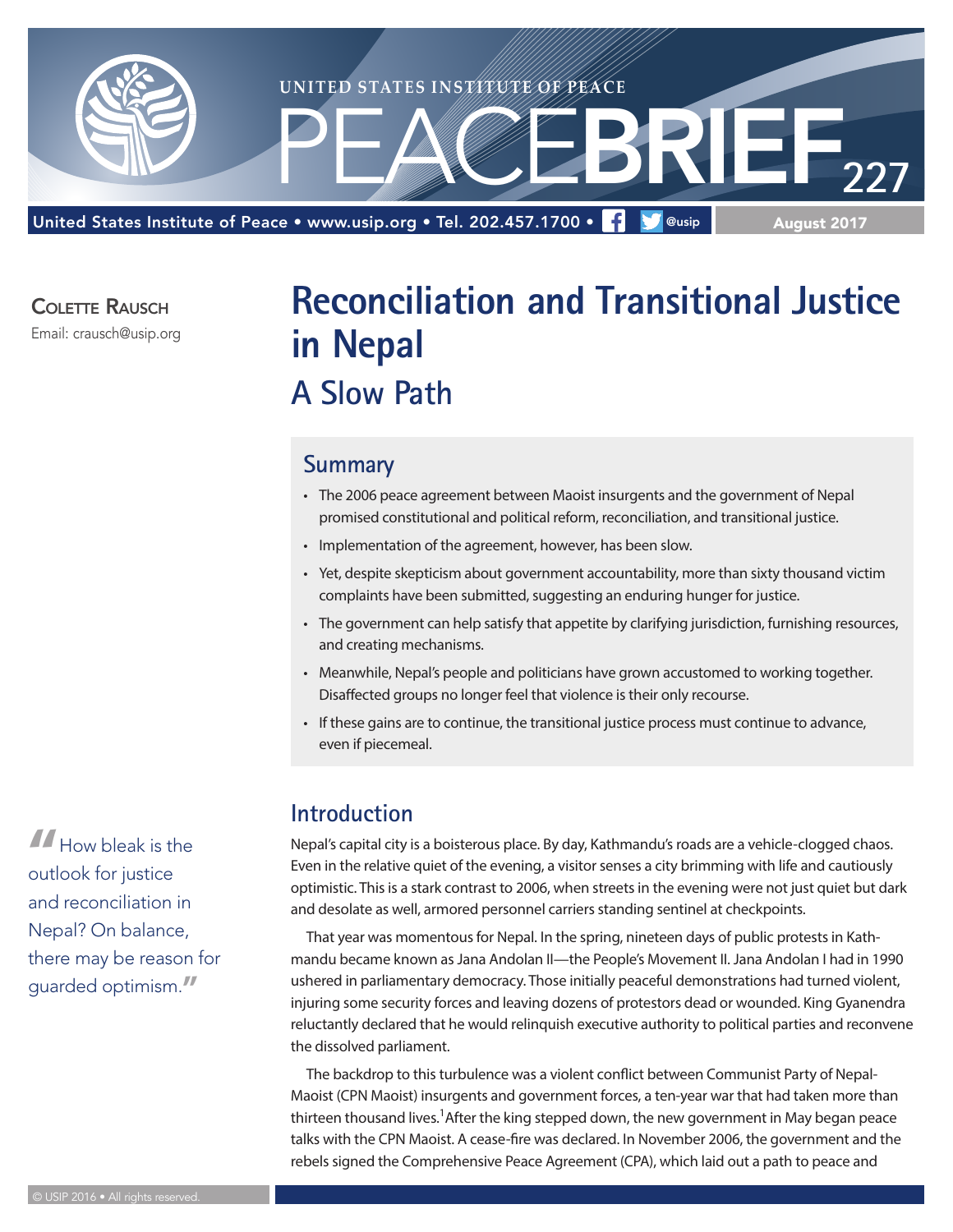brought the CPN Maoist into parliament and a coalition government. Key elements were provisions for reconciliation and transitional justice.

The Nepalese watched anxiously to see whether these and other provisions would be implemented. Had they known then what they know now, they might have been disappointed. But they might also have taken heart that though the steps of reform were small and slow, they did advance. This is a story not of a breathtaking sprint toward justice and stability, but of how peace can take root slowly, almost imperceptibly.

### **Transitional Justice, a New Concept**

In 2006, most Nepalese were only just beginning to hear about transitional justice. The question was whether it could work in Nepal to hold people accountable for abuses committed during the insurgency. The term has come to mean a process or a series of processes that address past abuses to accomplish such goals as establishing the truth of what happened, acknowledging the suffering of victims, holding perpetrators accountable, compensating for wrongs, preventing future abuses, and promoting social healing.

War crime tribunals are perhaps the best-known mechanism but are by no means the only one. Some mechanisms are judicial, such as tribunals. Others are nonjudicial, such as trauma-healing programs, reconciliation projects, reparations, or memorials. Whatever form it takes, transitional justice has the same fundamental rationale: by addressing the past, the future will not be scarred by wounds that make it difficult for peace and security to grow. The rationale is sound but the task enormous; healing a society after atrocities and abuses is almost always a complex and long-term undertaking.

It is unclear whether the CPA authors appreciated how challenging transitional justice can be to put into practice. And although some skeptics question whether the CPA signatories really wanted to see that happen, no one doubts their readiness to sign an ambitious peacebuilding agenda. The CPA not only called for restructuring the state and drafting a fresh constitution but also included progressive provisions for a truth and reconciliation commission. The commission's goal would be to create "an atmosphere for reconciliation in society" by probing "into those involved in serious violations of human rights and crimes against humanity in the course of the armed conflict."<sup>2</sup>

### **Toward Justice**

Implementing the peace agreement, however, posed a greater challenge than drafting it. Most of Nepal's people were eager to see the fighting cease and to tackle the issues that had driven the conflict. Their political leaders, however, were juggling competing interests, power dynamics, personal ambitions, and party interests. The open wounds of the conflict were also casting a shadow over hopes of moving forward.

Issues were profound and had far-reaching implications. The nature of the state had to be decided. What type of federal system and how many states should Nepal establish? What type of electoral system, governance, and judiciary should be set up? How should power be shared across national, provincial, and local governments?

Many issues are related, directly or indirectly, to transitional justice. How could the rule of law be fostered and the era of impunity ended? How could security forces, Maoists and other political leadership be held accountable when they are in government? How could conflict be prevented if accountability was not handled carefully? How could the needs of the victims be met and the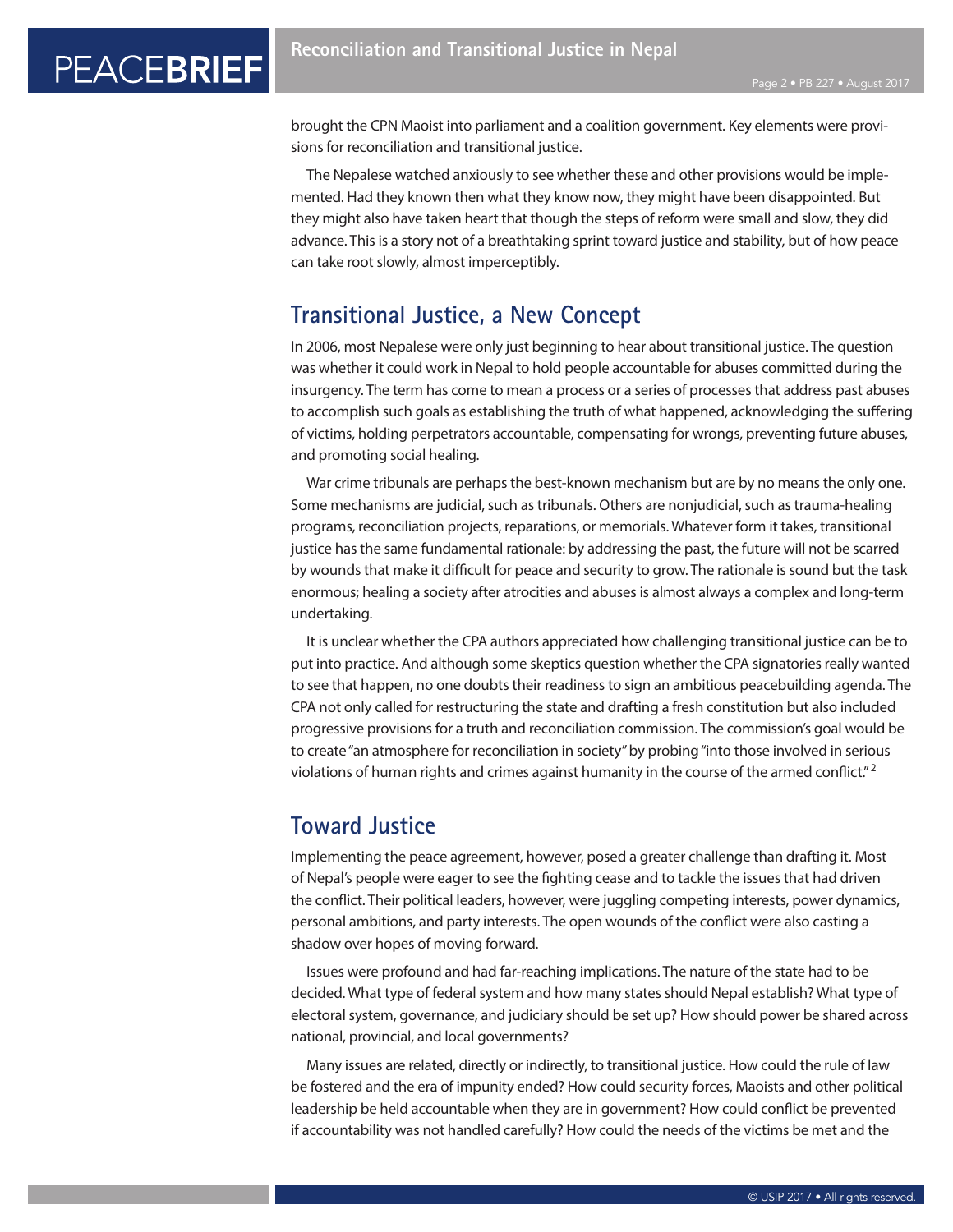exclusion of marginalized groups ended? How could failure to do so avoid fueling resentment and provoking violent conflict?

Progress therefore came slowly. Not until 2015 was the Truth and Reconciliation Commission (TRC) and the Commission of Investigation on Enforced Disappeared Persons (CEIDP) established. The TRC and the CEIDP had been envisioned in the CPA as well as the Interim Constitution promulgated in 2007, but creating the two commissions had stalled in the years of political stalemate and judicial wrangling over whether the guilty could be given amnesty.

The TRC reports that it has collected nearly sixty thousand complaints, which include allegations of torture, rape, and murder by both security forces and Maoists. The CEIDP has received almost three thousand.<sup>3</sup>

The number of complaints suggests a continuing hunger for the truth and accountability. Concrete examples of accountability, however, are hard to find. Recently—in spring 2017—the Supreme Court sentenced three former army soldiers to life imprisonment for killing a fifteenyear-old girl during the civil war, but this was only the second such conviction.<sup>4</sup> Many victims' families are skeptical of the ability of either commission to deliver justice. As the sister of one of the disappeared said, the CPA's "provisions were good, but the political party has been defining the process [of establishing the CEIDP] to their advantage and the commission will not proceed independently."5

Many others share this lack of faith. In January 2017, a Human Rights Watch researcher said that "it has become clear that no political party, including the Maoists, were ever committed to the idea of delivering on justice and accountability for victims. There is absolutely no political will."<sup>6</sup> A former government official declared in an interview that the TRC is not functioning and doubted that it ever will. A human rights activist agreed. Both felt that political will is lacking because accountability would implicate not just high-level political actors but also high-ranking members of the security forces. In the absence of international pressure, the former official remarked, the government would do little to hold individuals accountable.

A former senior police officer observed in an interview that many who served with the security forces during the conflict see themselves as innocent because they were following government orders. If they are to be held accountable, many ordinary soldiers and police believe, the political leaders who dictated strategy should also be brought to trial. Should a tribunal be established, the jurists need to have the specialized training and experience to understand the realities of wartime actions. The situation is further complicated by the fact that veterans within the security forces are choosing to forget what happened during the conflict. In addition, new recruits are often uninterested in discussing—much less addressing—the past. Meanwhile, the wider divisions within society that catalyzed the conflict are not being tackled. The danger is that this inactivity will push Nepal back into political turmoil or violence.

### **A Case for Guarded Optimism**

How bleak, then, is the outlook for justice and reconciliation in Nepal? On balance, there may be reason for guarded optimism. Yes, the country has a long way to go before it can overcome its trauma and divisions, and a variety of factors and forces could erode its social fabric unless carefully handled. The government's sluggish response and inefficient distribution of aid following the 2015 earthquake that killed nearly nine thousand, injured thousands more, and displaced nearly three million has left the public highly dissatisfied.<sup>7</sup> The constitution adopted the same year continues to stir controversy, some groups—notably the Madhesi, in the lowlands that border India—demanding that it be immediately amended to better represent their interests.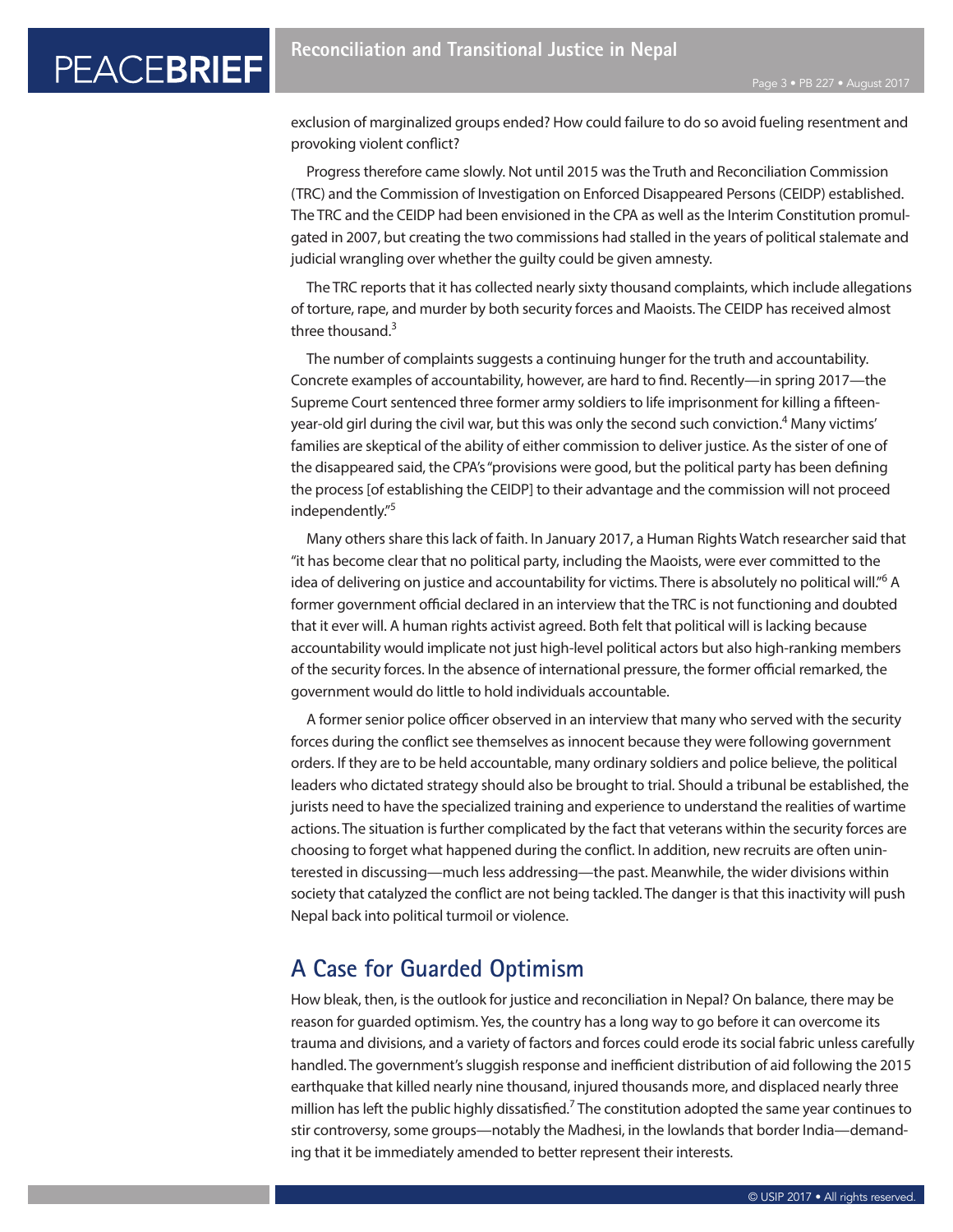Many countries—such as Libya, Yemen, Iraq, and Afghanistan—that have experienced violent conflict and a change of regime have failed to emerge from conflict. In contrast, Nepal has stopped the fighting and so far avoided a renewed cycle of violence. Some former Maoists combatants have integrated into the security forces or returned to civilian life. After many years of negotiation, a new constitution was finally adopted.<sup>8</sup> In May and June 2017, local elections were held (in six of seven provinces) for the first time in twenty years; amid tight security, turnout was high and few violent incidents were reported.

No less important, the tone of some public discourse has shifted. Nepalese still bemoan corruption and self-interest among government officials and political party leaders, but those complaints used to be angry or resigned at the inevitability of corruption. Today, people see the possibility of accountability and are readier to participate to improve the quality of governance. In the past, disaffected groups felt that violence was the only option; today, they seem more open to constructive dialogue and to conflict resolution mechanisms.

Publicly at least, Nepal's political leaders are voicing a strong commitment to transitional justice. In June 2017, just after being elected prime minister, Sher Bahadur Deuba declared that "completing the transitional justice" would be a "major focus" of his government.<sup>9</sup> Deuba's election, which was supported by the Maoist leader Pushpa Kamal Dahal, is itself a sign of reconciliation. In 2001–02, Deuba's cabinet put a bounty of five million rupees on Dahal's head. Today, the two men are honoring a gentleman's agreement to take it in turns to serve as prime minister, and are "promising to work together to institutionalize the gains" of the postwar years.

#### **Recommendations**

If Deuba's public commitment is not to be dismissed as rhetoric, the government needs to help the TRC and the CEIDP win the trust of victims' families and the respect of those accused of wartime crimes. Similarly, if the gradual shift in the national mood—from fear and anger to a unifying sense of building a society developing dialogue—is to continue, the transitional justice process must continue to advance.

What government actions might encourage progress?

*Determine jurisdiction.* The debate over whether the regular courts or the TRC should have jurisdiction over wartime crimes needs to be resolved openly and promptly. The act that established the TRC gives the commission jurisdiction. The Nepal Supreme Court, however, has ruled that it has jurisdiction over cases already lodged and that such cases cannot be transferred. The Court has also invalidated a general immunity provision in the TRC act. To date, no decisions have been discussed or made to amend the TRC in accordance with the Court's orders. Lack of resolution undermines rule of law.

*Allocate resources.* The government needs to commit adequate resources for the TRC and the CEIDP to function effectively and begin working. Resources include everything from logistical and administrative support to experienced and expert personnel. International donors are not interested in funding unless the government can show compliance with international legal obligations. The government must commit to providing adequate financial support or find a way to satisfy international donors.

*Consider parallel mechanisms.* Policymakers should recognize that the TRC and CEIDP cannot realistically handle tens of thousands of cases. To deal with the backlog, parallel mechanisms could be set in motion. Determining jurisdiction could clear the way for a division of labor whereby the courts would handle the most serious crimes. Those accused of serious crimes would be tried by